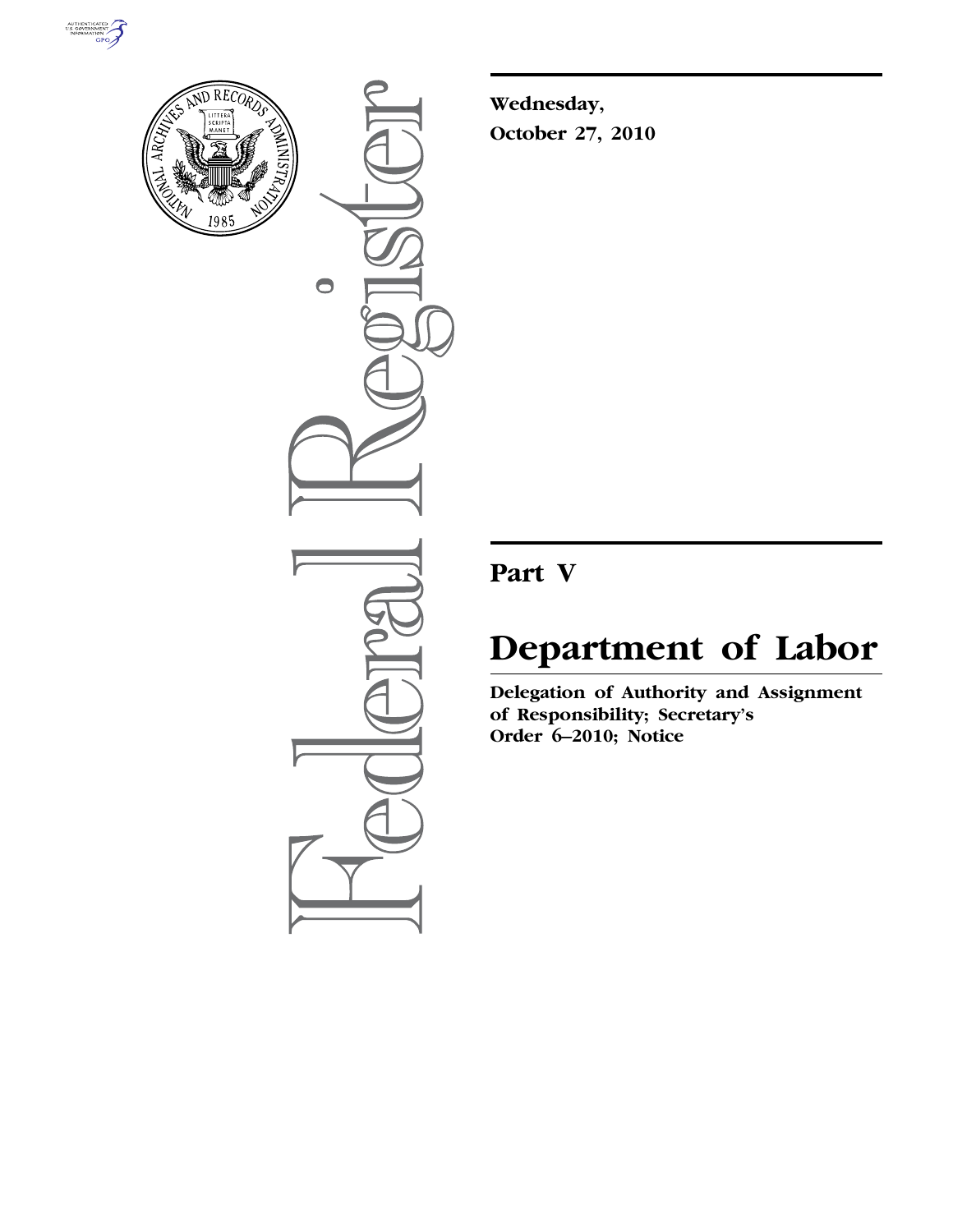# **DEPARTMENT OF LABOR**

### **Office of the Secretary**

# **Delegation of Authority and Assignment of Responsibility; Secretary's Order 6–2010**

*Subject:* Delegation of Authority and Assignment of Responsibility to the Assistant Secretary for Employment and Training.

#### **1. Purpose and Scope**

The purpose of this Secretary's Order is to delegate and assign to the Assistant Secretary for Employment and Training (ASET) the authorities and responsibilities of the Secretary of Labor for organizing, implementing, and putting into operation employment and training policies, programs, and activities.

#### **2. Authority and Directives Affected**

A. This Order is issued under 5 U.S.C. 301 (Departmental Regulations); 29 U.S.C. 551 (Establishment of the Department; Secretary; Seal); and Reorganization Plan No. 6 of 1950 (5 U.S.C. Appendix 1).

B. *Directives Affected.* Secretary's Orders 9–2006 and 3–2009 are hereby superseded and cancelled by this Order. Any Secretary's Orders or other DOL document (including policies and guidance) which references Secretary's Order 3–2007, which was superseded and cancelled by Secretary's Order 3– 2009, or Secretary's Orders 4–75 (Manpower Programs), 2–79 (Targeted Jobs Tax Credit), 3–81 (Trade Act of 1974), 2–85 (Job Training Partnership Act), which were superseded and cancelled by Secretary's Order 3–2007, are deemed to refer to this Order instead.

#### **3. Background**

This Order updates the roles and responsibilities of the ASET and repeals Secretary's Order 9–2006, which established the Office of the Job Corps within the Office of the Secretary. This Order also repeals and supersedes Secretary's Order 3–2009, to include authority and responsibility for the Job Corps program. This is accomplished by deleting the exclusion for the Job Corps that was found in Secretary's Order 3– 2009, Section 4 A. (22), titled Delegation of Authority and Assignment of Responsibilities.

In general, this Order constitutes the primary Secretary's Order for the Employment and Training Administration (ETA). This Order consolidates all of the authority delegated and the responsibilities assigned to the ASET for the

employment and training policies, programs, and activities of ETA. The ASET is responsible for overseeing and managing a budget that funds the nation's publicly-funded workforce investment system. This system contributes to the more efficient functioning of the U.S. labor market by providing a wide array of employment and training services to employers, job seekers, and youth, including job training, employment services, labor market information, and income maintenance services. The ASET manages the agency responsible for carrying out these responsibilities.

# **4. Delegation of Authority and Assignment of Responsibilities**

A. The Assistant Secretary for Employment and Training is hereby delegated authority and assigned responsibility for carrying out the standards, policies, programs, and activities of the Department of Labor, including grant making and contract procurement activities in accordance with existing governmental and Departmental regulations and policies, relating to workforce development activities such as employment services, benefit assistance, and training, including those functions to be performed by the Secretary of Labor under the designated provisions of the following statutes, except as provided in paragraph 5 of this Order.

(1) American Competitiveness and Workforce Improvement Act, Section 414(c), Public Law 105–277, as amended by Division J, Section 428, Public Law 108–447, 29 U.S.C. 2916a.

(2) Appalachian Regional Development Act of 1965, as amended, 40 U.S.C. 14101 *et seq.* 

(3) Federal Unemployment Tax Act, as amended, 26 U.S.C. 3301–3311, including the Federal-State Extended Unemployment Compensation Act of 1970, as amended, 26 U.S.C. 3304 note.

(4) Health Coverage Tax Credit, section 31 of the Internal Revenue Code of 1986, 26 U.S.C. 31.

(5) Immigration and Nationality Act of 1952, as amended, 8 U.S.C. 1101 *et seq.*  and related laws, subject to (i) Secretary's Order 9–2009, which, in relevant part, delegates authority and assigns responsibility to the Administrator, Wage and Hour Division for the enforcement of alien labor certification, attestation, and labor condition application programs, and (ii) Secretary's Order 18–2006 which remains in effect, which in relevant part, delegates authority and assigns responsibility to the Deputy Undersecretary for International Affairs for assisting the Secretary of Homeland

Security in the preparation of immigration reports and assisting in the coordination of information on immigration and migration policy within the Department and coordinating the Department's participation in international forums on discussions of migration and immigration.

(6) Intergovernmental Cooperation Act of 1968, as amended, 31 U.S.C. 6501 *et seq.* 

(7) National Apprenticeship Act (Fitzgerald Act), as amended, 29 U.S.C. 50 *et seq.* 

(8) Older Americans Act of 1965, as amended, 42 U.S.C. 3056 *et seq.* 

(9) Public Works Acceleration Act, Public Law 87–658, 42 U.S.C. 2641 *et seq.* 

(10) Rehabilitation Act of 1973, as amended, 29 U.S.C. 795.

(11) Robert T. Stafford Disaster Relief and Emergency Assistance Act, as amended, sections 410 and 423, 42 U.S.C. 5177 and 5189a; Executive Order 12381, ''Delegation of Emergency Management Functions'' (September 8, 1982), which delegates the authority of the President to exercise powers of the President with respect to Federal disaster assistance to the Federal Emergency Management Agency; ''Delegation of Authority to the Department of Labor,'' from the Federal Emergency Management Agency to provide Federal disaster assistance (February 10, 1986).

(12) Rural Development Act of 1972, as amended, 7 U.S.C. 1932(d)(4).

(13) Small Business Act, as amended, 15 U.S.C. 644(n).

(14) Social Security Act of 1935, as amended, Title III–Grants to States for Unemployment Compensation Administration, 42 U.S.C. 501–504; Title IX–Unemployment Security Administration Financing, 42 U.S.C. 1101–1110; Title XI, Section 1137— Income and Eligibility Verification System, 42 U.S.C. 1320b–7; Title XII– Advances to State Unemployment Funds, 42 U.S.C. 1321–1324.

(15) Trade Act of 1974, as amended, 19 U.S.C. 2271–2323, 2323—2372–2374, 2395 and 2397a.

(16) Unemployment Compensation for Federal Civilian Employees Program, 5 U.S.C. 8501–8509; and Unemployment Compensation for Ex-servicemembers Program, 5 U.S.C. 8521–8525.

(17) Vietnam Era Veterans' Readjustment Assistance Act of 1974, as amended, 38 U.S.C. 3689, 3694, 4106, 4107(c), 4110, and 4212(a)(2)(B) and (C). Note: Secretary's Order 7–2009 remains in effect. That order delegates authority and assigns responsibility to the Director of the Office of Federal Contract Compliance Programs for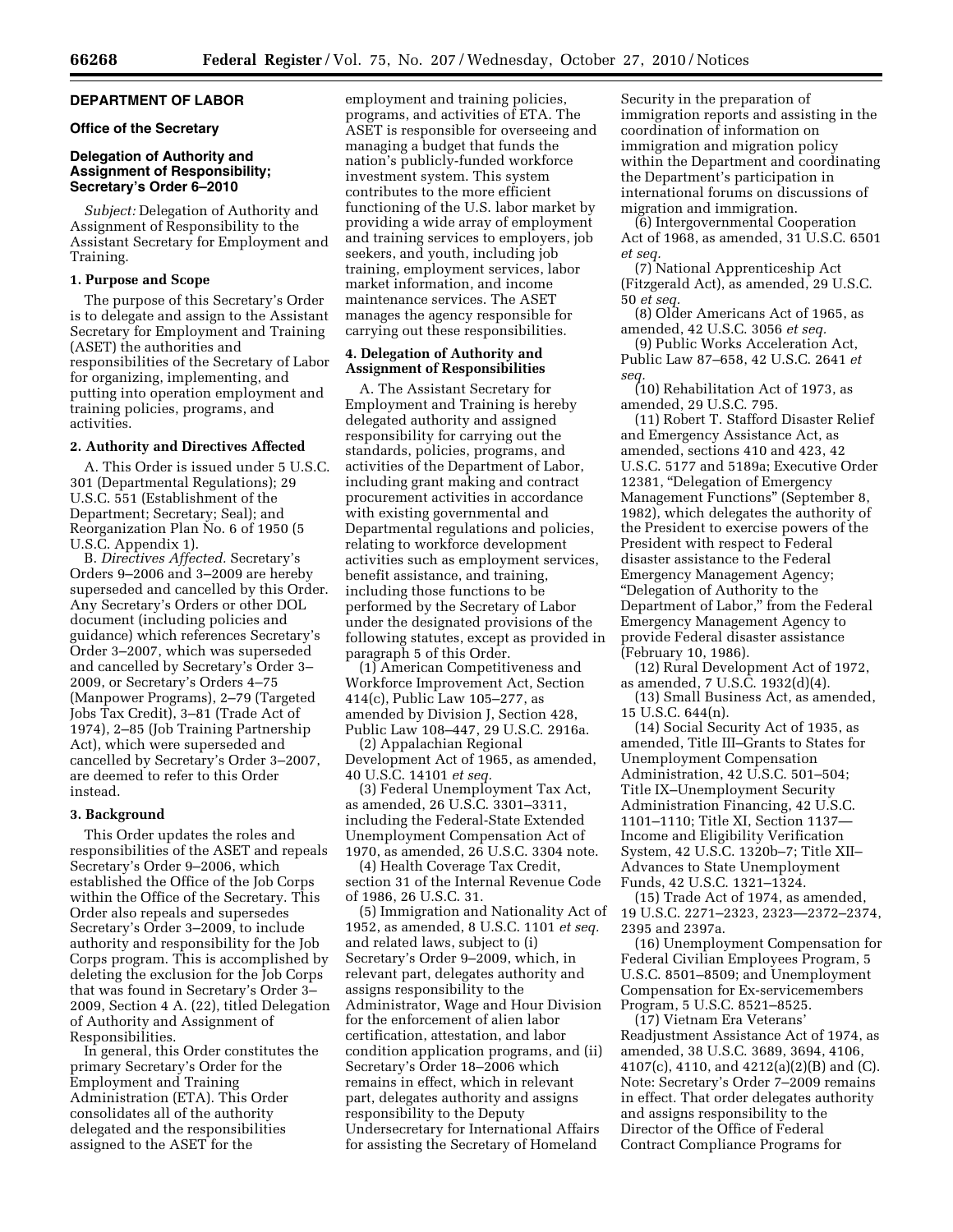affirmative action provisions of the Vietnam Era Veterans' Readjustment Assistance Act of 1974, including 38 U.S.C. 4212(a)(1), 4212(a)(2)(A), and 4212(b)(2004) and 38 U.S.C. 4212(a) and (b) (2002). Subject to the above delegation to ETA, Secretary's Order 3– 2004 remains in effect, which in part, delegates authority and assigns responsibility to the Assistant Secretary of Labor for Veterans' Employment and Training for administering the Federal Contractor Veteran's Employment Report (VETS–100), 38 U.S.C. 4212(d), and determining compliance pursuant to 20 CFR 1001.130 regarding Federal contractor priority of employment referral and employment listings under 38 U.S.C. 4212(a)(2)(B) and (C).

(18) Jobs for Veterans Act of 2002, 38 U.S.C. 4215(b)(1) and 38 U.S.C. 4215(c), as implemented by regulations at 20 CFR 1010. This Secretary's Order delegates authority and assigns responsibility to the Assistant Secretary of Labor for Employment and Training for the following sections of the regulations: (a) Administering implementation of priority of service in accord with § 1010.200 through § 1010.230, § 1010.250, § 1010.300, and § 1010.310; (b) administering data collection and reporting on priority of service in accord with § 1010.320 and § 1010.330; and, (c) in accord with § 1010.240, monitoring compliance with priority of service jointly with the Assistant Secretary for Veterans' Employment and Training.

(19) Vocational Education Act of 1963, as amended, the Carl D. Perkins Vocational and Applied Technology Act, 20 U.S.C. 2301 *et seq.* 

(20) Wagner-Peyser Act, as amended, 29 U.S.C. 49 *et seq.* 

(21) Work Opportunity Tax Credit, section 51 of the Internal Revenue Code of 1986, 26 U.S.C. 51.

(22) Worker Adjustment and Retraining Notification Act, as amended, 29 U.S.C. 2101 *et seq.* 

(23) Workforce Investment Act of 1998, as amended, title I and title V, Public Law 105–220, 29 U.S.C. 2801– 2945, 20 U.S.C. 9271–9276 except for title I, subtitle D § 168 which pertains to the Veterans' Workforce Investment Program, 29 U.S.C. 2913.

(24) YouthBuild Transfer Act of 2005, Public Law 109–281, 29 U.S.C. 2918a.

(25) Executive Order 10582, ''Prescribing Uniform Procedures for Certain Determinations under the Buy American Act'' (December 17, 1954), as amended by Executive Order 11051, ''Prescribing Responsibilities of the Office of Emergency Planning in the Executive Office of the President'' (September 27, 1962), and Executive

Order 12148, "Federal Emergency Management'' (July 20, 1979).

(26) Executive Order 12656, ''Assignment of Emergency Preparedness Responsibilities'' (November 18, 1988).

(27) Executive Order 12789, ''Delegation of Reporting Functions under the Immigration Reform and Control Act of 1986'' (February 10, 1992), as amended by Executive Order 13286, ''Amendment of Executive Orders, and Other Actions, in Connection With the Transfer of Certain Functions to the Secretary of Homeland Security'' (February 28, 2003).

(28) Executive Order 12073, "Federal Procurement in Labor Surplus Areas'' (August 16, 1978).

(29) Executive Order 13198, ''Agency Responsibilities With Respect to Faith-Based and Community Initiatives'' (January 29, 2001).

(30) Executive Order 13279, ''Equal Protection of the Laws for Faith-Based and Community Organizations'' (December 12, 2002).

(31) Such additional Federal acts, Executive Orders, or regulations that may assign to the Secretary or the Department duties and responsibilities similar to those listed under subparagraphs (1)–(30) of this paragraph including but not limited to those relating to workforce development activities, such as employment services, benefit assistance and training, and the extension or supplementation of unemployment compensation provided under Federal law.

B. The Assistant Secretary for Employment and Training is delegated authority for making organizational changes in accordance with policies established by the Secretary.

C. The Assistant Secretary for Employment and Training is also delegated the authority and assigned responsibility to carry out departmental liaison and committee representative duties as provided in the relevant authorities listed in paragraph 4(A) above, except as provided in paragraph 5 of this Order.

D. The Assistant Secretary for Employment and Training is also delegated the authority and assigned responsibility to determine whether a recipient of a grant awarded or administered by the Office of the Assistant Secretary for Employment and Training is entitled, pursuant to the Religious Freedom Restoration Act, 42 U.S.C. 2000bb–1(b), to an exemption from a religious non-discrimination provision of a statute or regulation applied and/or enforced by the Department.

E. The Solicitor of Labor is delegated authority and assigned responsibility for providing legal advice and assistance to officials of the Department relating to the administration of this Order and the statutory provisions, regulations, and Executive Orders listed above.

#### **5. Reservation of Authority**

A. No delegation of authority or assignment of responsibility under this Order will be deemed to affect the Secretary's authority to continue to exercise or further delegate such authority or responsibility.

B. The submission of reports and recommendations to the President and Congress concerning the administration of the statutory provisions and Executive Orders listed above is reserved to the Secretary.

C. Nothing in this Order shall limit or modify the delegation of authority and assignment of responsibility to the Administrative Review Board by Secretary's Order 1–2010 (Jan. 15, 2010), 75 FR 3924 (Jan. 25, 2010).

D. Nothing in this Order shall limit or modify the provision of any other Order, including Secretary's Order 04–2006 (February 21, 2006), Office of the Inspector General, except as expressly provided.

E. The Secretary reserves the authority to enter into and terminate an agreement with any State or State agency to act as an agent of the United States under section 239(a) of the Trade Act of 1974, as amended, 19 U.S.C. 2311(a), in the administration of the Trade Adjustment Assistance programs; under 5 U.S.C. 8502 in the administration of the Unemployment Compensation for Federal Employees and Unemployment Compensation for ex-service members programs; under section 410(a) of the Robert T. Stafford Disaster Relief and Emergency Assistance Act, 42 U.S.C. 5177(a), in the administration of the Disaster Unemployment Assistance program; as well as under any Federal program providing for the extension or supplementation of unemployment compensation: and to certify unemployment compensation law under 26 U.S.C. 3304(c) and 26 U.S.C. 3303(b).

#### **6. Redelegation of Authority**

The Assistant Secretary for Employment and Training may further redelegate, unless otherwise prohibited, the authority and responsibilities herein delegated by this Order.

#### **7. Effective Date**

This Order is effective immediately.